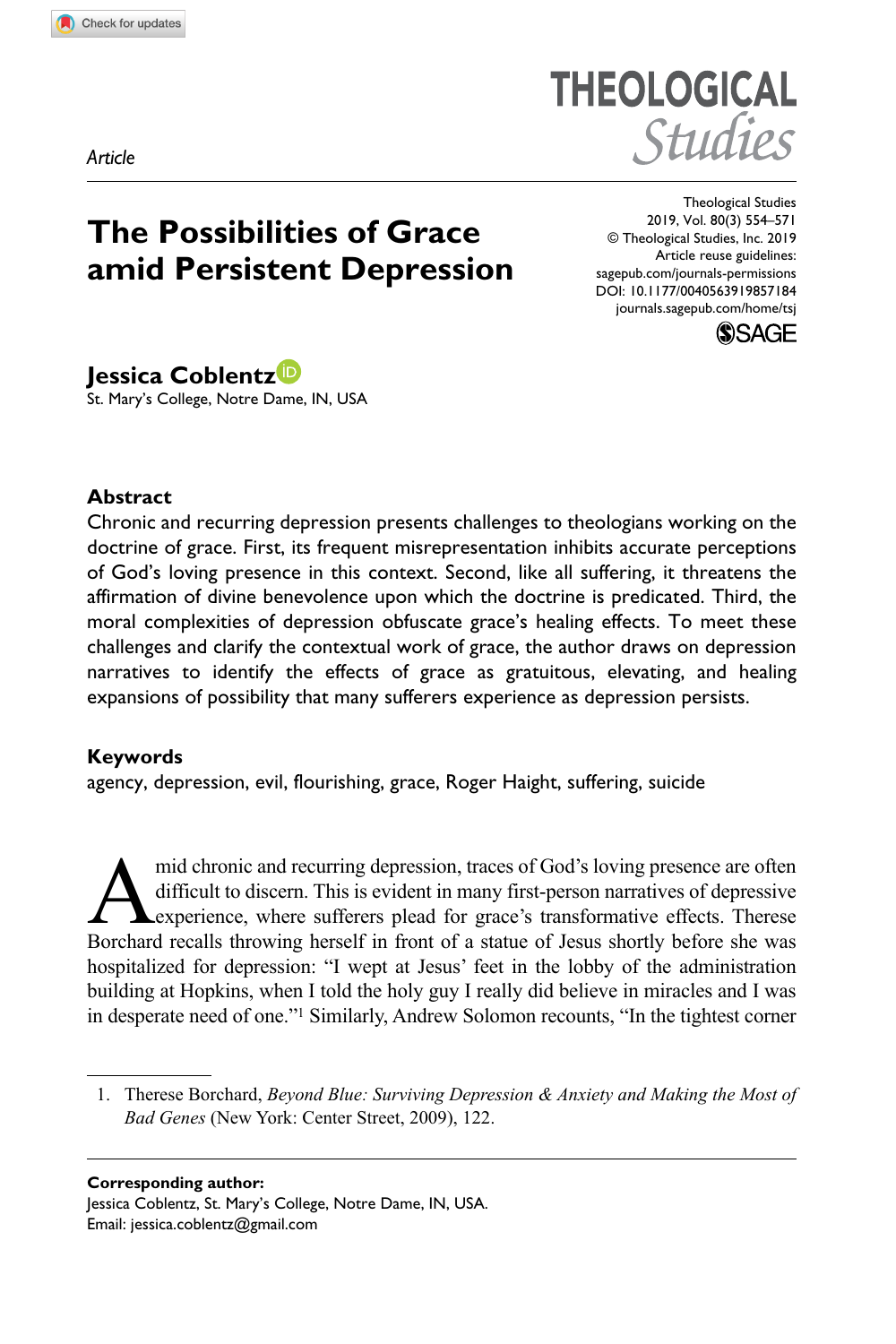of my bed, split and racked by this thing no one else seemed to be able to see, I prayed to a God I had never entirely believed in, and I asked for deliverance."2

These narratives exemplify why Roger Haight calls suffering a "problem of grace."3 Haight asserts that when suffering obfuscates the benevolent work of God, theologians "should have some ability to explain *how* God is good and *how* this can be experienced and known. For those who do not experience that grace and that love will probably say, 'Show me,' and to the extent that one cannot, the words lose much if not all of their meaning."4 Indeed, this imperative—"show me"—underlies the stories of so many depression sufferers, and so with this article I attempt to unveil the effects of grace in a context of suffering where they are often profoundly difficult to apprehend.

I proceed by way of identifying some challenges that depression presents to theologians grappling with this doctrine. They stem from both the unique reality of depression and also from the history of the doctrine of grace. In light of these challenges, I then offer a contextual sketch of grace's effects.<sup>5</sup> I argue that depression memoirs evince God's loving presence in the life-giving expansions of possibility that many sufferers experience as depression persists. In continuity with accounts of grace throughout the Christian tradition, this expansion of possibility bears the marks of grace's gratuitous, elevating, and healing elements.

### **The Challenge of Representation**

Clarifying what we mean by "depression" is the first challenge theologians face when developing an account of grace's effects in this context. Whereas popular perceptions often reduce depression to an experience of long and severe sadness, first-person narratives of depression present something stranger and more radically unsettling. In its severe stages, depression is frequently likened to death or to a prison—an all-encompassing state of isolation in which one perceives oneself to be irreconcilably set apart from others. Simultaneously, the world resists meaningfulness; experiences of pleasure and purpose diminish. The latter may be due to a loss of the kinds of possibility a sufferer perceives. Possibilities of change, even possibilities of any future at all, no longer present themselves, amplifying one's perceived imprisonment and diminishing one's sense of agency. It is understandable, then, why some phenomenologists

- 4. Haight, *The Experience and Language of Grace*, 23.
- 5. Regarding the contextual boundaries of this study, I draw exclusively on published, firstperson narratives of depression written by English-speaking authors in the USA and Western Europe during the last half-century. Among many others, Arthur Kleinman has famously documented how cultural differences shape depressive experience, and consequently, it is important to qualify that an account of the work of grace amid depression will likely differ across time and place. See for example Arthur Kleinman and Byron Good, eds., *Culture and Depression: Studies in the Anthropology and Cross-Cultural Psychiatry of Affect and Disorder* (Berkeley, CA: University of California, 1986).

<sup>2.</sup> Andrew Solomon, *The Noonday Demon: An Atlas of Depression* (New York: Scribner, 2001), 19.

<sup>3.</sup> Roger Haight, *The Experience and Language of Grace* (Mahwah, NJ: Paulist, 1979), 23.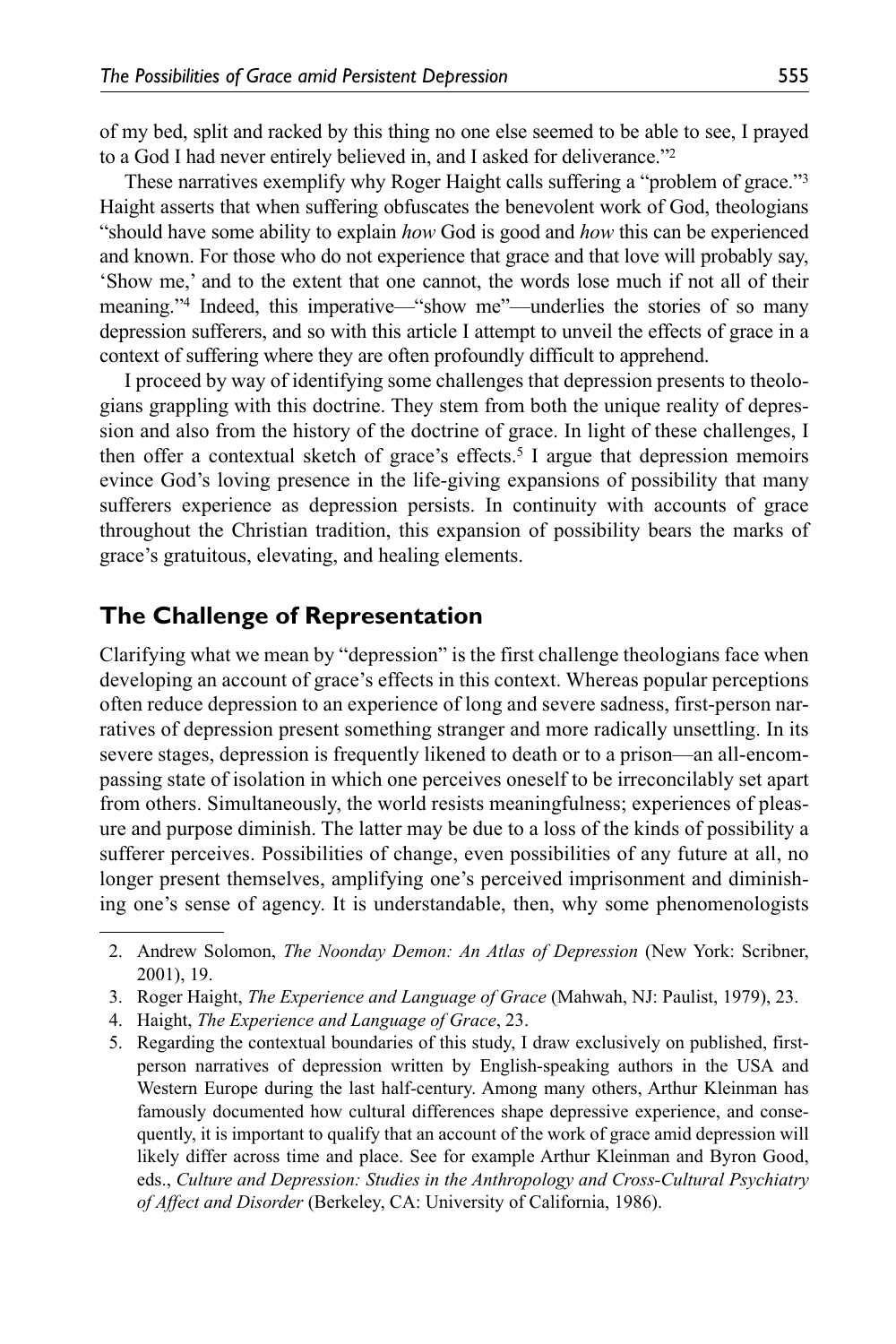have likened this state to a living death, wherein the body moves through the world as corpse (*körper*).6

Among those who survive this state, which can stretch across months and years, many recount that their experience of being-in-the-world is forever altered. A lowlevel depression indelibly shapes their experiences. Furthermore, severe episodes have a remarkably high recurrence rate, at about 50 percent, a frequency that increases exponentially with each severe episode.7 Its chronicity and recurrence is such that sufferers are hardly "free" from depression even when they live beyond a severe episode. This makes depression far more expansive than many assume.

Correcting misconceptions of depression and accurately representing it are prerequisites for a contextual approach to grace, and importantly, for apprehending how difficult depression is for those who live with it. That one is seemingly stuck in an alienated state, resistant to meaning, absent of connection, and without apparent reason or way out, and that a sufferer who survives a severe episode lives with its remnants and is likely to experience it again, puts into perspective the threat that depression presents to claims about God's goodness and active presence.

# **The Challenge of Suffering**

This brings us to the next challenge that depression presents to theologies of grace. That depression is a form of suffering that often disturbs one's "inner tranquility" and which one "grasps as jeopardizing [one's] life" makes reflection on grace a delicate task.8 Theologians have often said too much about such suffering in an attempt to

- 7. See Daniel N. Klein and Anna E. S. Allmann, "Course of Depression: Persistence and Recurrence," in *Handbook of Depression*, 3rd eds., Ian H. Gotlib and Constance L. Hammen (New York: Guilford, 2014), 64–83.
- 8. M. Shawn Copeland, "'Wading through Many Sorrows': Toward a Theology of Suffering in Womanist Perspective," in *A Troubling in My Soul: Womanist Perspectives on Evil and Suffering*, ed. Emilie M. Townes (Maryknoll, NY: Orbis, 1993), 109–29 at 109.

<sup>6.</sup> The work of phenomenologists greatly informs the portrait of depression that I garner from first-person narratives. See Matthew Ratcliffe, *Experiences of Depression: A Study of Phenomenology* (Oxford: Oxford University, 2015); Mathew Ratcliffe, "Depression and the Phenomenology of Free Will," in *Oxford Handbook of Philosophy and Psychiatry*, ed. KWM Fulford, Martin Davies, Richard Gipps, George Graham, John Sadler, Giovanni Stanghellini, and Tim Thornton (Oxford: Oxford University, 2013), 574–91; Fredrik Svenaeus, "Depression and the Self: Bodily Resonance and Attuned Being-in-the-world," *Journal of Consciousness Studies* 20 (2013): 15–32; Thomas Fuchs, "Corporealized and Disembodied Minds: A Phenomenological View of the Body in Melancholia and Schizophrenia," *Philosophy, Psychiatry, and Psychology* 12 (2005): 95–107; Thomas Fuchs, "The Phenomenology of Shame, Guilt, and the Body in Body Dysmorphic Disorder and Depression," *Journal of Phenomenological Psychiatry* 33 (2003): 223–43, <https://doi.org/10.1163/15691620260622903>; James Aho and Kevin Aho, *Body Matters: A Phenomenology of Sickness, Disease, and Illness* (Lanham, MD: Lexington, 2008); Jennifer Radden, *Moody Minds Distempered: Essays on Melancholy and Depression* (Oxford: Oxford University, 2009).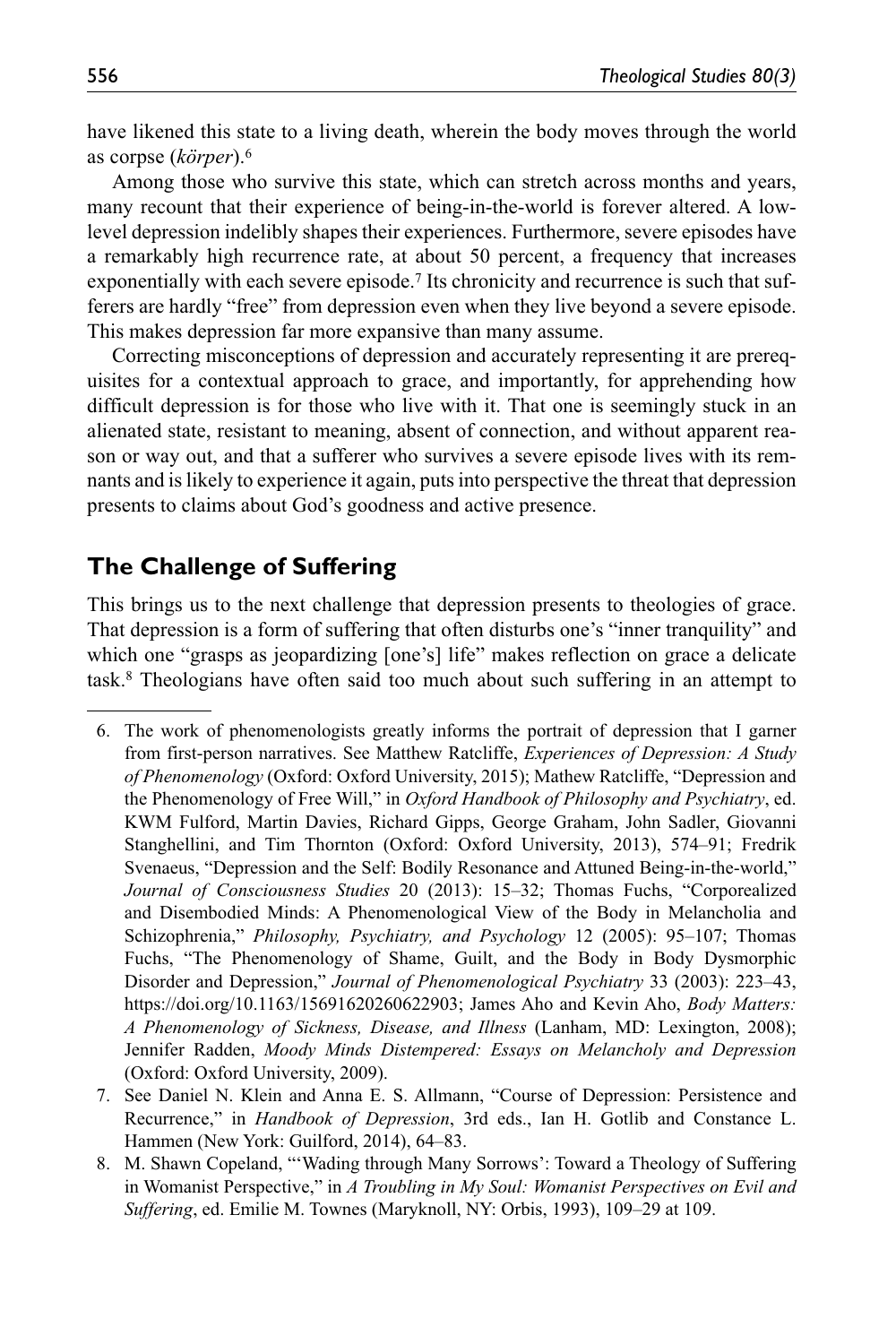reconcile it with divine goodness. This results in attempts to justify suffering that cannot be explained and in retellings of suffering that romanticize and instrumentalize it for some "greater good."9 Such engagements with suffering silence the sadness, pain, and existential distress of sufferers, which ultimately undermines the need to account for the effects of grace amid people's actual lived experiences.

In response, theologians such as Johann Baptist Metz and Dorothee Sölle argue that theologies in the midst of suffering ought not be theodical explanations, arguments, or apologies.10 Instead, theologies must be narratives—stories that witness to the fragmented realities of suffering and to its "nonidentity" with our tidy theories of grace in history; that "interrupt" the drive of modern-minded Christian theologians to rationalize the work of grace in our suffering world.

We might see these critiques as challenges to Haight's charge to renew the doctrine of grace across historical contexts, especially in situations of suffering. Compelled by these post-Shoah critiques, I too have questioned at times whether theologians ought to sidestep talk of grace in our reflection on chronic and recurring depression. Maybe grace has nothing to do with depression. After all, Borchard's prayer before the statue of Jesus and Solomon's plea from the corner of his bed read as desperate lamentations born of the present irreconcilability of suffering and salvation, of which Metz speaks. If all narratives of depression ended there—and many do, in death by suicide—then we might do well to remain silent on the work of grace amid depression. But many depression narratives do continue. People survive and keep surviving, and, notably for theologians, their firstperson narratives frequently testify to the radical lifelessness that often accompanies this condition, while at the same time they witness to life-giving transformations that unfold amid depression's enduring difficulties. These narratives challenge us to speak of the effects of grace, and to try to do so, like these sufferers, without turning our face from depression's horrors.11

<sup>9.</sup> A number of theologians engaged with scholarship on the narrative structure of salvation history have articulated well the problems of logical explanations of suffering. See, for example, Wendy Farley, *Tragic Vision and Divine Compassion: A Contemporary Theodicy* (Louisville, KY: Westminster John Knox, 1990); Flora A. Keshgegian, *Time for Hope: Practice for Living in Today's World* (New York: Continuum, 2006); Rowan Williams, *The Tragic Imagination* (Oxford: Oxford University, 2016). I begin to explore the inadequacies of such modern theodical thinking in relation to depression in "Depressive Suffering as Tragic Suffering: Theological Insights and Trajectories," in *Suffering and the Christian Life*, ed. Karen Kilby and Rachel Davies (London: T&T Clark / Bloomsbury, forthcoming).

<sup>10.</sup> See Johann Baptist Metz, *Faith in History and Society: Toward a Practical Fundamental Theology*, trans. J. Matthew Ashley (New York: Crossroads, 2007); Dorothee Sölle, *Suffering*, trans. Everett R. Kalin (Minneapolis, MN: Fortress, 1984).

<sup>11.</sup> Shelly Rambo notes that well-founded twentieth-century critiques of redemptive suffering have had inadvertent consequences: "In turning away from interpreting the cross redemptively, there is a danger in not theologizing suffering at all, in avoiding any moves to narrate human suffering by way of the Christian story." I echo this concern here with regard to how theologians reflect—or do not—on depressive suffering. See *Resurrecting Wounds: Living in*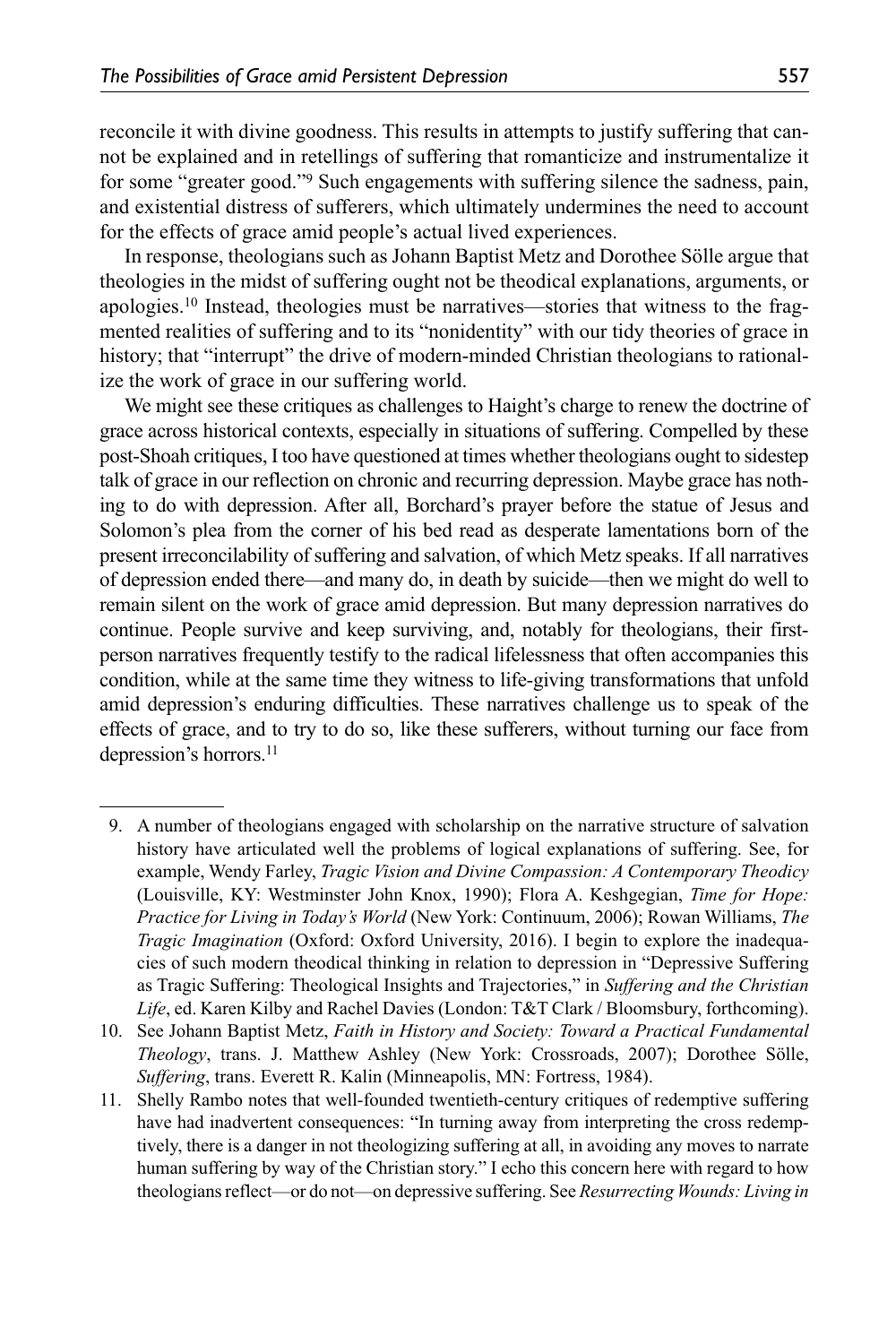Thus, when theologians witness to these *particular* narratives of living with depressive suffering, we face a twofold challenge: on the one hand, we must resist erasing the truly harrowing dimensions of depression in an effort to protect our "theories" of God's loving presence, and on the other hand, we must speak to the life-giving transformations within these stories, many of which parallel the experiences that Christian theology has often associated with the effects of grace. We must do both at once. To this end, this article employs a narrative approach to theology, offering a form of reflective witness to the coexistence of death and life in many first-person narratives of persistent depression.12

## **The Challenge of Moral Complexity**

The third challenge that depression poses to theological reflection on grace is its peculiar positioning relative to the moral categories of good and evil. Historical surveys of the doctrine showcase how often grace has been articulated in relation to a situation of sin and evil, and there are reasons why we might likewise classify depression as a sinful or evil condition. Doing so would have logical implications for a contextual theology of grace, as it would position depression as a hindrance to human flourishing and union with God—the kind of hindrance that grace surmounts. Yet depression memoirs present a condition of greater moral complexity that, in turn, troubles a view of grace as that which liberates sufferers from their depression.

Theologians might identify depression with sin and evil because depression often strips away from one's experience many of the goods that we associate with human flourishing: connection, meaningfulness, freedom, hope, and possibility. Insofar as evil is the privation of goodness, this is evidence to support its classification as an evil. We might also do this because of the common language that people employ to characterize the experience of depression and the realities of human sin and evil. Take, for example, Augustine's concerns for sinful self-love, which is often characterized as pride, egocentrism, and selfishness. Among outsiders to depression, the condition can appear as a state of immoral self-centeredness in which the sufferer, imprisoned in her own world, struggles to connect and empathize with others.13 This could lead one to

13. Matthew Ratcliffe's chapter on "Depression and Empathy" is a useful resource on this dimension of depressive experience. See *Experiences of Depression*, 230–49. See also Ratcliffe, "Depression and the Phenomenology of Free Will," and Anastasia Philippa

*the Afterlife of Trauma* (Waco, TX: Baylor University, 2017), 6. I also point readers to Karen Kilby's position on why recent critiques of theodicy should not silence theological reflection about "the problem of evil." See "Evil and the Limits of Theology," *New Blackfriars* 84 (2003): 13–29 at 19–29,<https://doi.org/10.1111/j.1741-2005.2003.tb06484.x>.

<sup>12.</sup> Karen Kilby's directive that those who reflect on suffering from a second- or third-person position ought not project meaningfulness onto it strikes me as a wise and practical guide for theological reflection on depression, and one I attempt to adhere to by maintaining a disposition of "witnessing" to particular first-person narratives of meaningful transformation. See "Eschatology, Suffering and the Limits of Theology," in *Game Over? Reconsidering Eschatology*, ed. Christophe Chalame, Andreas Dettwiler, Mariel Mazzocco, and Ghislain Waterlot (Berlin: De Gruyter, 2017), 279–92.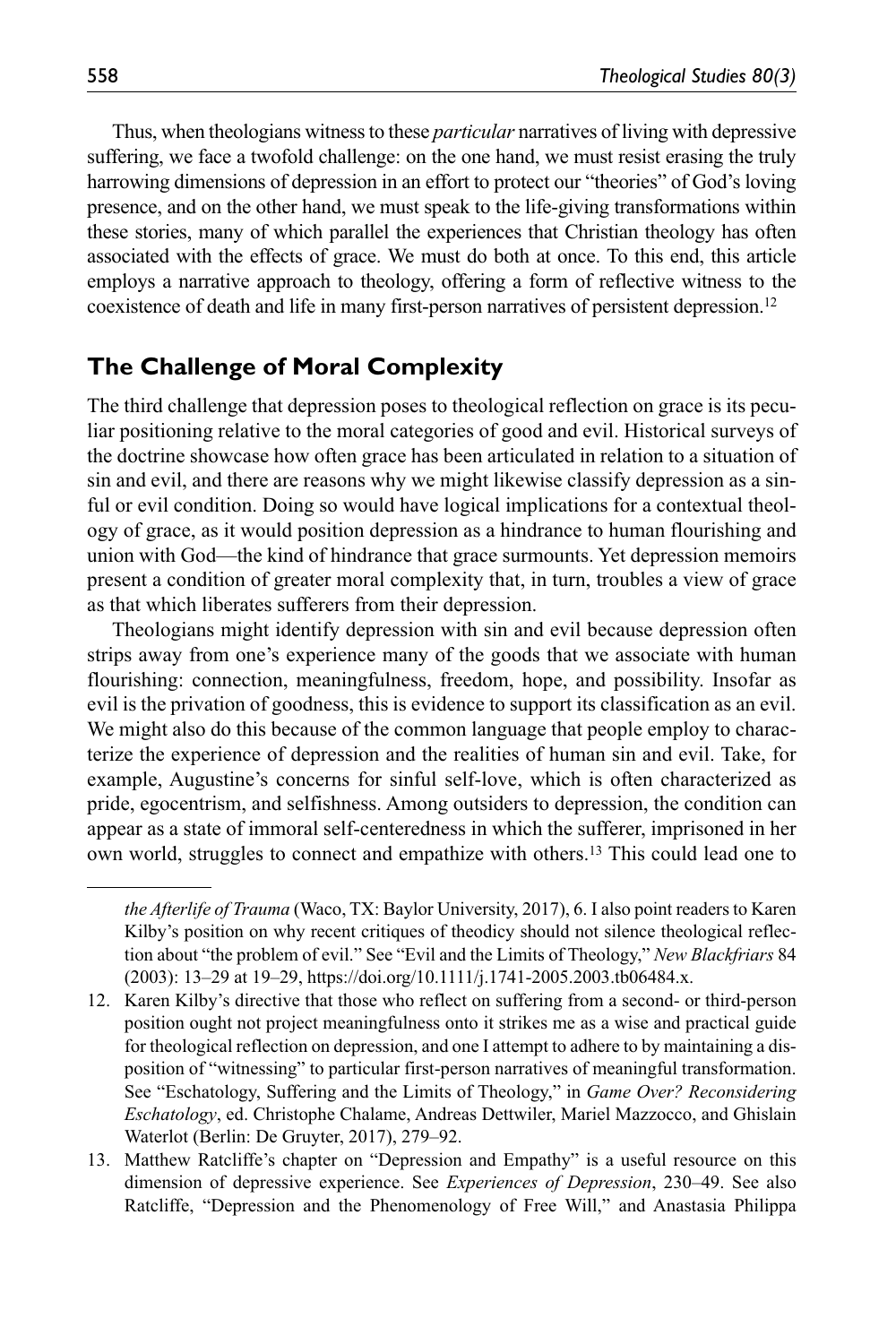interpret depression as selfishness and therefore, sin. Additionally, one can find semantic parallels between depression and the experience of unworthiness upon which Luther predicates his theology of grace, or between depressive suffering and the social suffering at the center of liberation theologies.14 While I think the simple identification of depression with any of these articulations of sin and evil is usually a conflation of differing kinds, this practice is nevertheless widespread in Christian treatments of depression outside the academy.15

Still more, theologians might be inclined to identify depression as an evil because contemporary theologians increasingly classify all forms of suffering as evil. Bolstered by the modern mindset that all pain and suffering can, and therefore should, be eliminated by the advancements of technology and Western medicine, theologians have increasingly seen all suffering as an evil to be overcome in the course of salvation history. No longer is suffering a reality that accompanies evil; it is an evil in itself, explains John Swinton.16 This shift precludes the possibility that some suffering might exist apart from evil.

Interpreting depression as a sin or absolute evil because it is often antithetical to flourishing, or because of the semantic overlap between experiences of depression and historical characterizations of sin and evil, or because all suffering is increasingly presumed to be evil, would set us on a well-worn path in the doctrine of grace. As I mentioned, grace has often been articulated relative to a situation of sin (be it one articulated ontologically or phenomenologically), in relation to which grace

- 14. To the extent that multiple and intersecting structures of oppression—from mental health stigma to racism, sexism, and homophobia—shape and often worsen experiences of depression, this condition is in part a form of social suffering like others at the center of liberation theologies. Because current research leads me to conclude that depression cannot be attributed wholly to social causes, it is insufficient to classify all depressive suffering as unjust social suffering that is therefore a moral evil. The insights of liberation theologies into the work of grace in the world are certainly relevant to those dimensions of depressive experience that are connected to social oppression, however, and more research on this is necessary. Elisabeth Vasko offers us one exploration of this in "'Mad Mothers, Bad Mothers': Resisting Stigma and Embracing Grace as Disease," *Journal of the Society of Christian Ethics* 37 (Spring–Summer 2017): 141–59,<https://doi.org/10.1353/sce.2017.0009>.
- 15. Some examples include the framing of depression as a sin from which one must repent to receive God's curative aid, or a demon in need of divine expulsion. One need only read a few of the many Christian memoirs of depression to attain anecdotal evidence of these responses. A number of social scientists have also quantified the frequency of these perspectives in Christian communities. An up-to-date overview of this research can be found in Marcia Webb, *Toward a Theology of Psychological Disorder* (Eugene, OR: Cascade, 2017), 8–67.
- 16. John Swinton, *Raging with Compassion: Pastoral Responses to the Problem of Evil* (Grand Rapids, MI: Eerdmans, 2007), 46–58. Dorothee Sölle's reflections on societal apathy also resonate with Swinton's observations here. See *Suffering*, 36–45.

Scrutton, "Is Depression a Sin? A Philosophical Consideration of Christian Voluntarism," *Philosophy, Psychiatry, and Psychology* 25 (2018): 261–74, [https://doi.org/10.1353/](https://doi.org/10.1353/ppp.2018.0036) [ppp.2018.0036](https://doi.org/10.1353/ppp.2018.0036).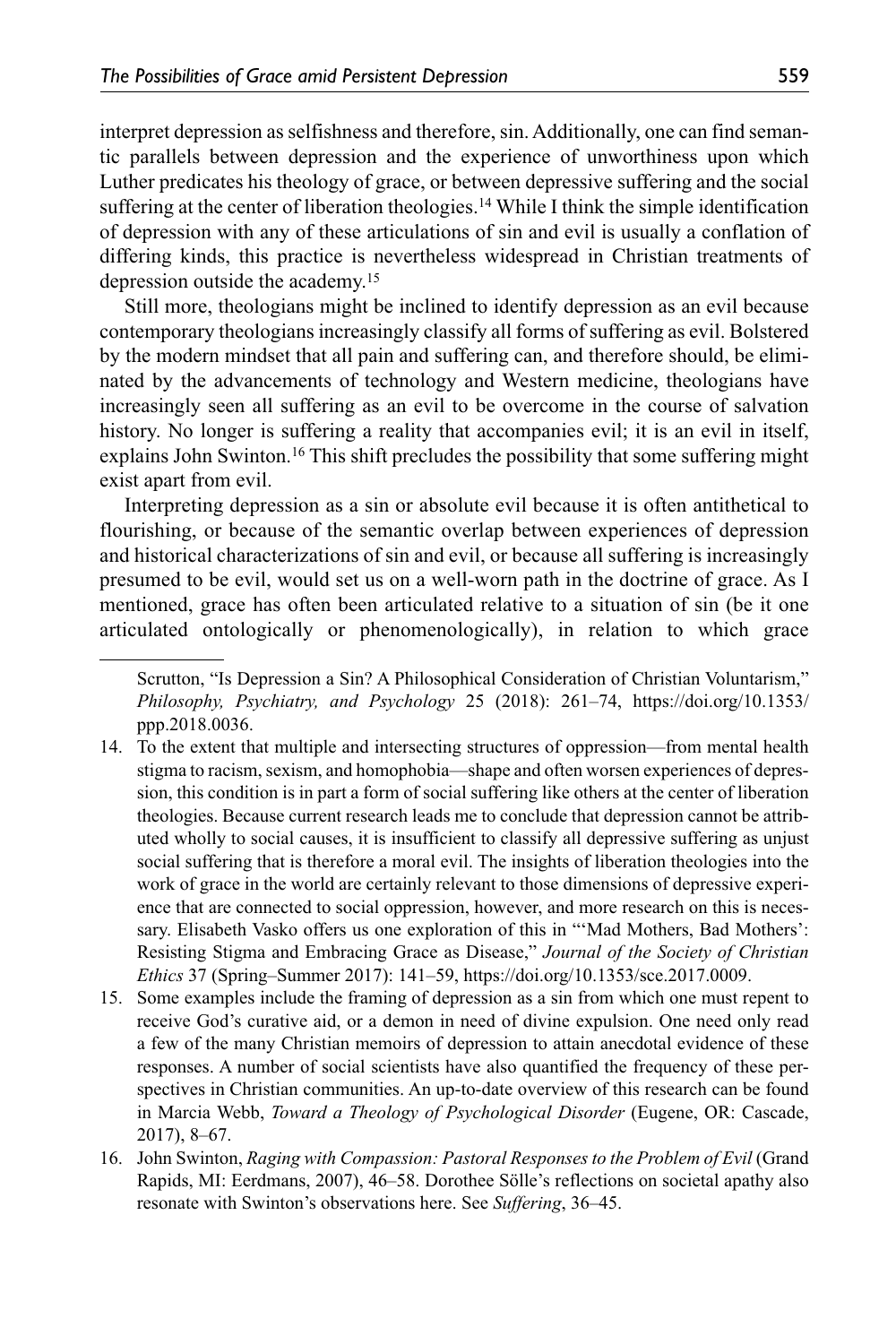functions medicinally. Sin is the problem that grace fixes. Interpreting depression as sin or evil would thus position us to envision grace as the redemptive remedy for depression and absolute freedom from depression as the *telos* of salvation.

And yet, the realities of chronic and recurring depression challenge its categorization as sin or evil in at least two ways. First, many depression memoirs suggest a fluctuating, more complex moral interpretation of depression among its sufferers. Recognizing this moral complexity requires that we regard the relativity of evil: it is the absence of goodness, which, in relation to human beings, we talk about in terms of "human flourishing."<sup>17</sup> Evil is that which destroys or diminishes human flourishing.<sup>18</sup> Evil is "everything that stands against God and his [*sic*] intentions for the well-being and transformation of human beings and God's creation."19 With this in mind, John Swinton argues against the univocal identification of suffering with evil. Instead, he stresses that evil should "not relate to suffering in general, but to particular forms of suffering that serve to block or impede the possibility of a loving God and sharing in God's eschatological hope for the world."<sup>20</sup> It follows that "things such as heart failure, cancer, and diabetes are not inherently evil *unless* they initiate a crisis of faith that draws people away from God."21

By untethering some suffering from evil, Swinton pushes theologians to attend to the particularities of suffering when assessing its moral status. When we do this with regard to depression, we find that many sufferers do not interpret their suffering as the absolute antithesis of flourishing. Andrew Solomon indicates as much when he concludes, "Emily Dickinson spoke of 'the White Sustenance—Despair,' and depression can indeed justify and support a life … I have found that there are things to be made of this lot I have in life, that there are values to be found in it, at least when one is not in its most acute grip."<sup>22</sup> Solomon suggests that some instantiations of depression are seemingly unlivable, and thus evil, but other forms of depressive suffering are not. What he discloses is a fluctuating and far more ambiguous theological portrait of depression, one in which "the possibility of a loving God and sharing in God's eschatological hope for the world" is indeed sometimes present. Many narratives of life with depression disclose this shifting moral portrait. In departing from a wholly negative portrait of their condition, however, most do not present depression as an inherent good. Theirs is not a romantic view of depression; it is not the difficult but inherently good "Dark Night" of the Carmelite

<sup>17.</sup> Klaus Hemmerle articulated the relative quality of evil concisely: "It [evil] cannot be thought of in itself; it is evil solely as opposed to the good." See "Evil" in *Sacramentum Mundi*, vol. 2, eds. Karl Rahner et. al. (New York: Herder & Herder, 1968), 279.

<sup>18.</sup> See John Thiel, *God, Evil, and Innocent Suffering: A Theological Reflection* (New York: Herder & Herder, 2002), 1; and Marilyn McCord Adams and Robert Merrihew Adams, eds., *The Problem of Evil* (Oxford: Oxford University, 1991), 1.

<sup>19.</sup> Swinton, *Raging with Compassion*, 55.

<sup>20.</sup> Swinton, *Raging with Compassion*, 56.

<sup>21.</sup> Swinton, *Raging with Compassion*, 55.

<sup>22.</sup> Solomon, *The Noonday Demon*, 438–39.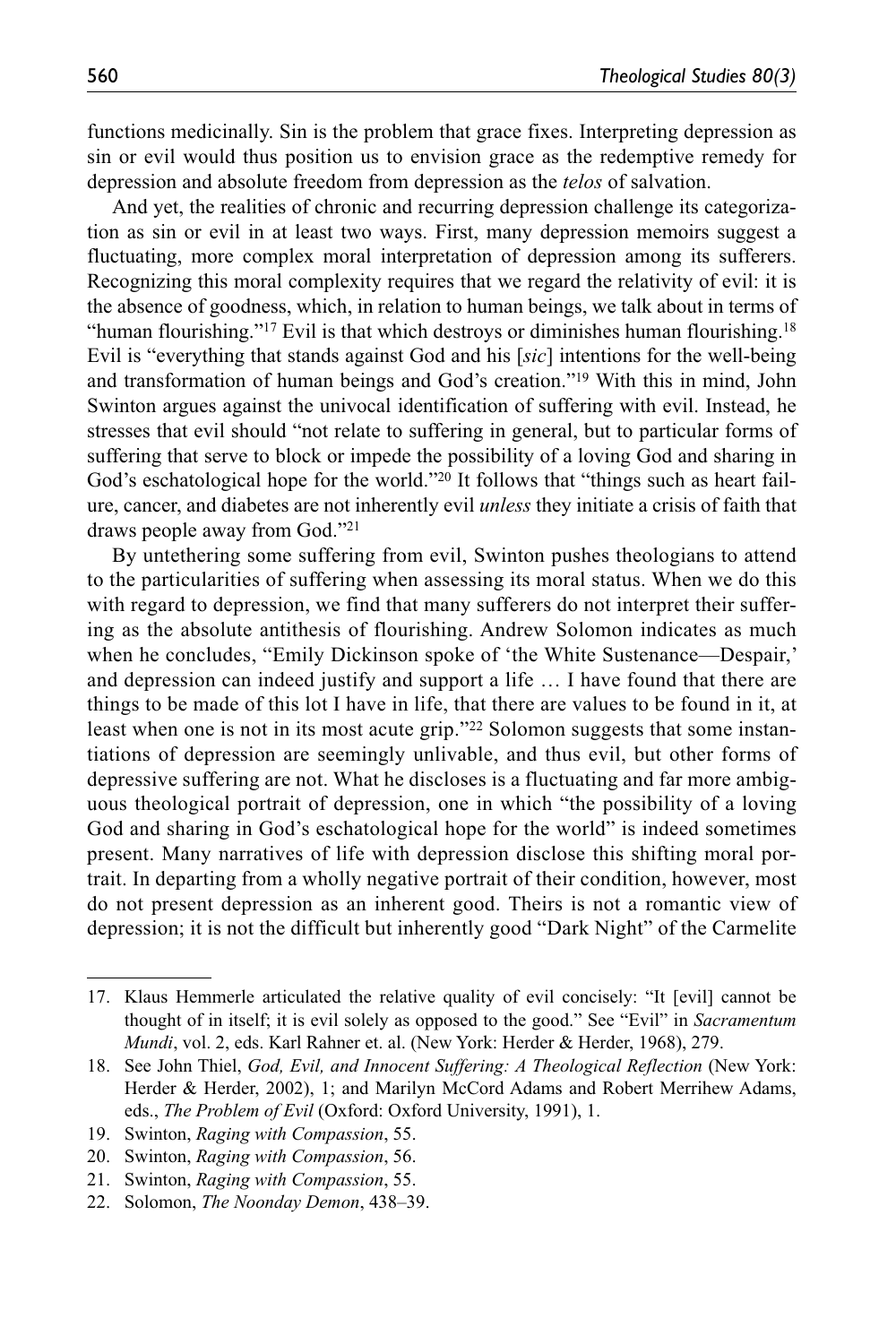tradition.23 But theirs is also not a portrait of depression as the absolute antithesis of flourishing. An unqualified classification of depression as sin or evil could preemptively erase the dimensions of depressive experience that we glimpse in this passage from Solomon and numerous others, wherein depression is not merely a problem for those who live with it, and wherein life-giving transformations unfold in and through it, as we will see in the second part of this article.

Along with the moral complexity of depression, we should question its unqualified categorization as an evil for a second reason. A negative moralization of depression could reify the social stigma already associated with it in many contexts. This is troubling because stigma often justifies discrimination and violence. Research also shows that stigma frequently magnifies the suffering of those already struggling with mental health conditions.<sup>24</sup> Because of the church's long complicity in unjust acts against people with psychological distress and so-called "abnormalities," this should especially concern Christians.25

Furthermore, the entanglement of social stigma and Christian moralizations of suffering is no mere hypothetical. Theologian Nancy Eiesland notes that throughout

- 24. For an overview of recent scholarship on the detrimental effects of mental health stigma on its sufferers, see Amy E. Sickel, et al., "Mental Health Stigma Update: A Review of Consequences," *Advances in Mental Health* 12 (December 2014): 202–215, [https://doi.](https://doi.org/10.1177/1359105316681430) [org/10.1177/1359105316681430.](https://doi.org/10.1177/1359105316681430)
- 25. Recent scholarship has documented Christianity's complicity in the mental health stigma, which further justifies the importance of the church's attention to this problem. See Sidney Callahan, *Women Who Hear Voices: The Challenge of Religious Experience* (Mahwah, NJ: Paulist, 2003); Norman Dain, "Madness and the Stigma of Sin in American Christianity," in *Stigma and Mental Illness*, ed. Paul Fink and Allan Tasman (Washington, DC: American Psychiatric, 1992), 73–84; Heather Vacek, *Madness: American Protestant Responses to Mental Illness* (Waco, TX: Baylor University, 2015).

<sup>23.</sup> Denys Turner offers a nuanced account of phenomenological similarities between contemporary depression and the Dark Nights, as does Carmelite psychologist Kevin Culligan. Yet both also note some phenomenological differences and are careful not to identify these conditions theologically. See Denys Turner, *The Darkness of God: Negativity in Christian Mysticism* (Cambridge: Cambridge University, 1995), 226–51; Kevin Culligan, "The Dark Night and Depression," in *Carmelite Prayer: A Tradition for the 21st Century*, ed. Keith Egan (Mahwah, NJ: Paulist, 2003), 119–38. Though some depression sufferers, such as Tim Farrington, do interpret their depression as a Dark Night, most who do simultaneously resist the theological implications of such a claim. Farrington is actually an exception to this; see *A Hell of a Mercy: A Meditation on Depression and the Dark Night of the Soul* (New York: HarperOne, 2009). In their appropriation of the language of the Dark Night, most sufferers do not appear to be making a claim about the state of their prayer lives, nor do they seem to suggest that God intentionally gifts their depression for their spiritual betterment. Most often this label for depression functions as a means of representing some experiential characteristics of depression and of communicating that sufferers have discovered possibilities for making spiritual meaning of their suffering. This does not cast depression as an inherent good, as is implied in the traditional understanding of the Dark Night. Overwhelmingly, sufferers resist such an unequivocally positive moralization of their condition.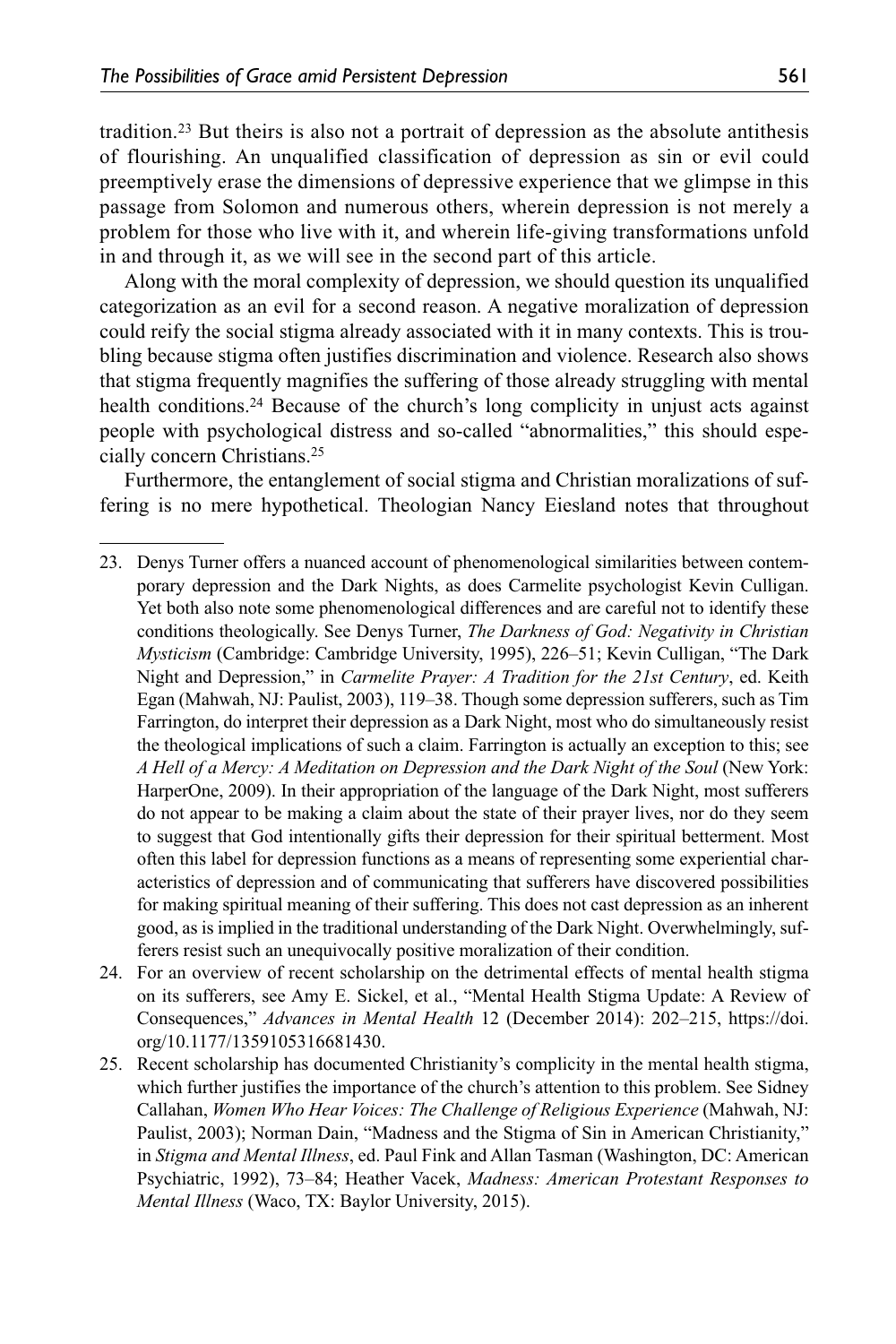history, social stigma wrongfully cast disabled bodies as "imperfect," and accordingly, Christians often construed the salvific work of grace as liberation from the "imperfect" disabled body. This assigned a sacred moral judgement to already-marginalized forms of suffering, and in doing so, reinforced the unjust stigmatization of disabled bodies. Philosopher Grace Jantzen hedges a similar critique against Christianity, arguing that its soteriological discourse has often reflected and reinforced the denigration of the female body in the West.26 These historical critiques push theologians to reconsider whether we negatively moralize depression because of preconceived stigma, or because it is actually, always prohibitive of the good life.

In Richard Arrandale's theological reflection on madness, he presents us with a similar concern. Using the work of Susan Sontag, who critiques the military metaphors that we often utilize in contexts of illness, Arrandale suggests that the antagonistic language of Christian discourse about mental illness codifies social stigma in theological terms.27 He argues that when we view depression as an absolute evil, like an enemy that God combats on the battlefield of the depressed body—language which is quite common in Christian writings about depression<sup>28</sup>—we preemptively narrow our purview of human flourishing to life without mental illness. The language of evil that we apply to depression casts a shadow on how we theologize the condition as a whole, which only reifies its social stigmatization. Such Christian discourse leaves sufferers with sullied bodies and no alternative vision of flourishing in history.

That the moralization of suffering can reinscribe social stigma should not prevent us from naming evil when it is apparent, to be sure, but it does give us reason to mistrust our theological assumptions concerning suffering and evil, especially when many depression sufferers already offer shifting and morally complex assessments of their own condition.

This excursus on the moral complexity of depressive experience challenges theologians seeking an account of God's loving presence amid depression. Within a doctrinal tradition that often emphasizes the function of grace as a fix for sin and evil, the uncritical moralization of depression could lead us to assume that the effects of grace must somehow fix depression. Yet, as this section shows, this assumption would erase the moral complexity that surfaces in first-person narratives and could also reify mental health stigma. We have reason, therefore, to approach this contextual theology of grace

<sup>26.</sup> Grace M. Jantzen, *Violence to Eternity*, ed. Jeremy Carrette and Morny Joy (New York: Routledge, 2009), 205–18. See also Elaine L. Graham, "Redeeming the Present," in *Grace Jantzen: Redeeming the Present*, ed. Elaine L. Graham (Burlington, VT: Ashgate, 2009), 1–22 at 9–11.

<sup>27.</sup> Richard Arrandale, "Madness, Language, and Theology," *Theology* 102 (May 1, 1999): 195–202 at 197,<https://doi.org/10.1177/0040571x9910200306>.

<sup>28.</sup> In addition to Arrandale, "Madness, Language, and Theology," 197, see for example Monica Coleman, *Not Alone: Reflections on Faith and Depression* (Culver City, CA: InnerPrizes, 2012), 149; Parker Palmer, *Let Your Life Speak: Listening for the Voice of Vocation* (San Francisco, CA: Jossey-Bass, 2000), 66; and Jean Vanier, *Seeing Beyond Depression* (Mahwah, NJ: Paulist, 2001), 55.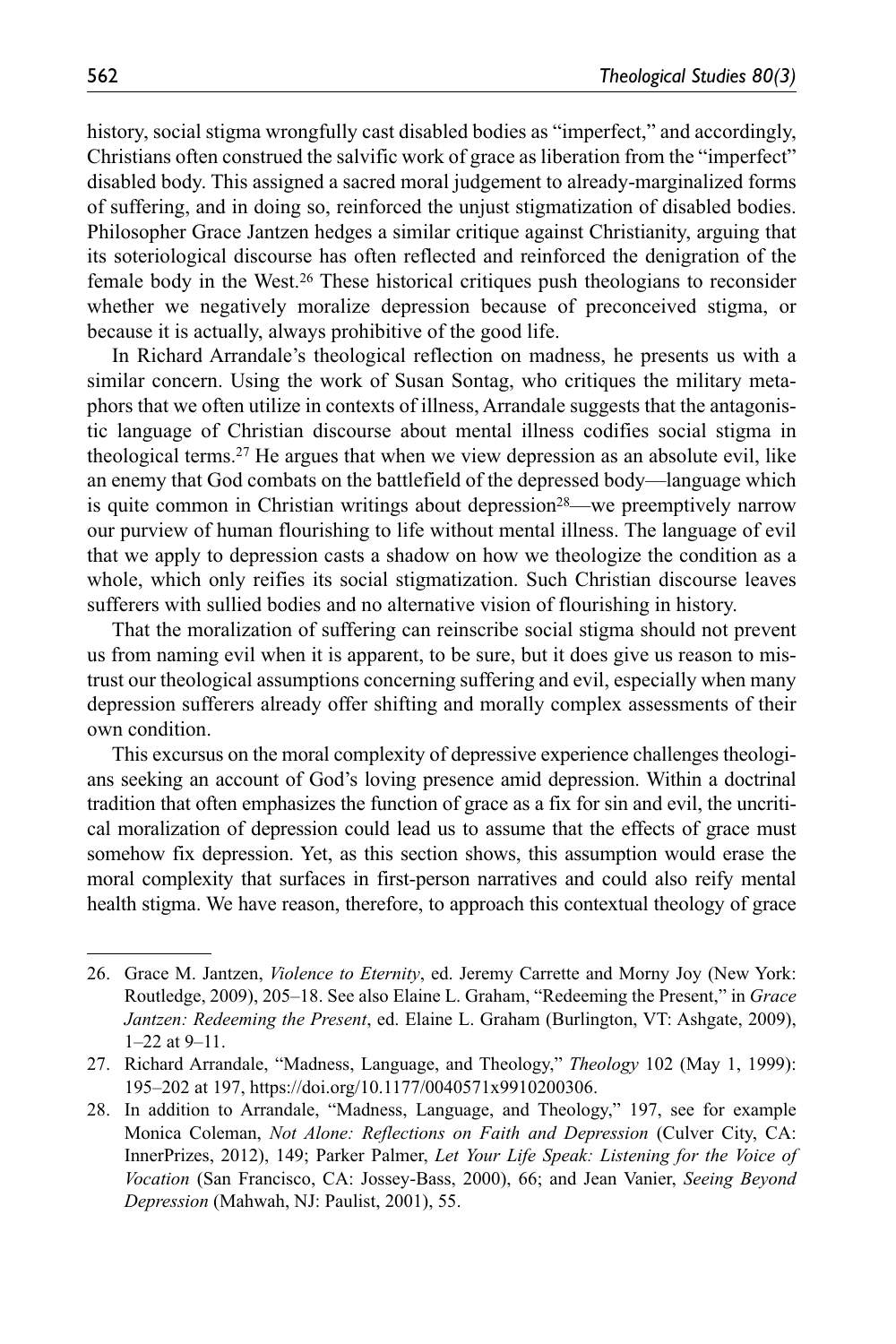differently. Knowing that the Christian tradition includes articulations of grace and its effects in which sin and evil are not the guiding contextual determinants (the theologies of Thomas Aquinas and of Karl Rahner are just two examples), theologians should consider this precedence for moving away from the simple moral categories of sin and evil when developing an account of grace and its effects in relation to depression.

These three challenges push theologians to engage a more accurate account of depressive suffering, to represent the coexistence of enduring suffering and the lifegiving effects of grace, and to attend to the moral complexity of depression by eschewing a clear-cut, moral starting point for this contextual theology of grace. In the remainder of the article, I attempt to meet these challenges with a sketch of grace's effects in the lives of those with chronic and recurring depression.29

# **A Contextual Sketch of Grace's Effects**

This article opened with Haight's charge to articulate a theology of grace in situations of suffering, which is a commission he predicates on the history of the doctrine. He writes:

The more we critically appreciate the past, on which we are really dependent, the more we are liberated from the past and able to create new forms of understanding. In more concrete terms: The more one realizes the extent to which common tradition was once really indigenous to another culture, context, and personal experience, the more one will realize *why* contemporary indigenization is possible, *why* it is necessary, and *how* and *to what extent* it can be affected.30

Haight's message invites a "contemporary indigenization" of grace grounded in the narratives of persistent depression, and I dedicate the remainder of the article to this undertaking. Of these texts, I've asked, If grace is God's loving presence at work in the world, the effects of which are more intimate union with God and greater flourishing, then where are its traces in these lives?31

Aiding my discernment of grace's effects is Haight's reminder that throughout the Christian tradition, definitions of grace have been composed of three elements. First, grace, being "unmerited and unclaimed by any right on the part of a person and unexacted or freely given on the part of God," is absolutely gratuitous. Put more plainly, "Contact with God, being a gift, is beyond one's control," writes Haight.32 Second,

<sup>29.</sup> My use of the term "sketch" is analogous to Elizabeth Dreyer's "description of grace," a phrase she prefers to a "definition of grace." Accordingly, I understand myself to offer a contextual portrait of grace at work in one dimension of contemporary human experience, as opposed to a decontextualized, universal theory. See Elizabeth Dreyer, *Manifestations of Grace* (Collegeville, MN: Michael Glazier, 1990), 20.

<sup>30.</sup> Haight, *The Experience and Language of Grace*, 144.

<sup>31.</sup> This question reflects a general understanding of grace and its effects throughout the Christian tradition. A more elaborate summary of grace's effects that aligns with my framing of this question is located in Dreyer, *Manifestations of Grace*, 24.

<sup>32.</sup> Haight, *The Experience and Language of Grace*, 16.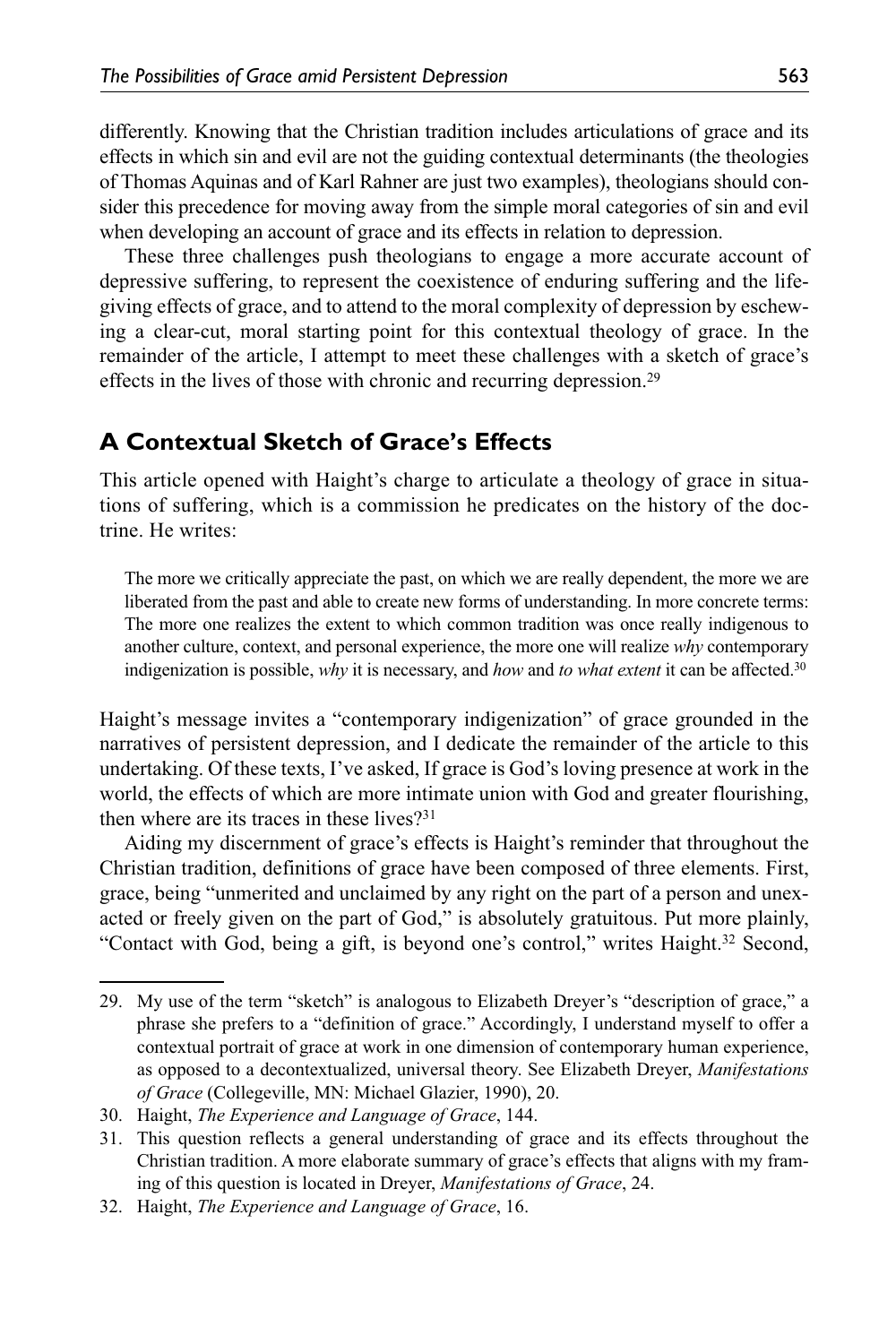grace is elevating, initiating the recipient into a "new life" of greater communion with God.<sup>33</sup> Third, grace is healing. Haight explains that "in terms of the doctrine of the Fall and human propensity to sin, grace comes as a healing and sanative power enabling freedom to open up toward the good."34 Of these elements of grace, Haight asserts that, "if Christian doctrine says that God's grace is universally operative in the lives of people, and that it is a gratuitously offered love that is healing and elevating, surely these qualities will appear somewhere."35

Haight's account of the elements of grace stands out among others for its emphasis on how grace can be said to be *experienced*. Because I, too, aim to sketch experiences of grace, Haight's project is a fitting aid. And so this study follows him in focusing on the experiential traces of grace's gratuitous, elevating, and healing features. In doing so, what we witness across many narratives of chronic and recurring depression are the effects of grace in the form of a phenomenological expansion of the kinds of possibilities that sufferers experience amid persistent depression. Concrete examples will illustrate why this can be understood as the result of God's grace and show how it reflects the insights born of the challenges set forth in the first part of the article.

## *Possibilities of Small Agency*

Repeatedly, we witness a life-giving expansion of possibility in the stories of sufferers who recover what I call "small agency." As mentioned previously, a major difficulty of depression is the loss of certain kinds of possibility, of which possibilities of agency are one. For many sufferers, even the most mundane, seemingly insignificant actions become difficult, if not impossible. "The force of gravity around me has tripled," describes sufferer Martha Manning. "It takes so much effort just to lift an arm or take a step."36 Often, a sufferer like Manning does not simply feel apathetic about getting out of bed; the very possibility of getting out of bed is no longer available to her. The latter is far more disabling, and it puts into perspective the profound significance of recovering even the smallest possibilities of agency amid depression—when, once again, a person perceives that she might maintain basic personal hygiene, like showering and washing clothes, or she discovers the capacity to concentrate long enough to read an article, if she so chooses.

Marcia Webb observes one such transformation in her sister's experience of various mental health conditions, including depression, when she noticed the "gradual reemergence and increased presence" of humor in her sister's daily life.37 Her sister

<sup>33.</sup> Haight, *The Experience and Language of Grace*, 17.

<sup>34.</sup> Haight, *The Experience and Language of Grace*, 17.

<sup>35.</sup> Haight, *The Experience and Language of Grace*, 17.

<sup>36.</sup> Martha Manning, *Undercurrents: A Life Beneath the Surface* (New York: HarperOne, 1994), 104.

<sup>37.</sup> Marcia Webb, "A Narrative Account of Abundant Life with Mental Illness," *Journal of Disability and Religion* 19 (2015): 262–78 at 268, [https://doi.org/10.1080/23312521.2015](https://doi.org/10.1080/23312521.2015.1061469) [.1061469.](https://doi.org/10.1080/23312521.2015.1061469)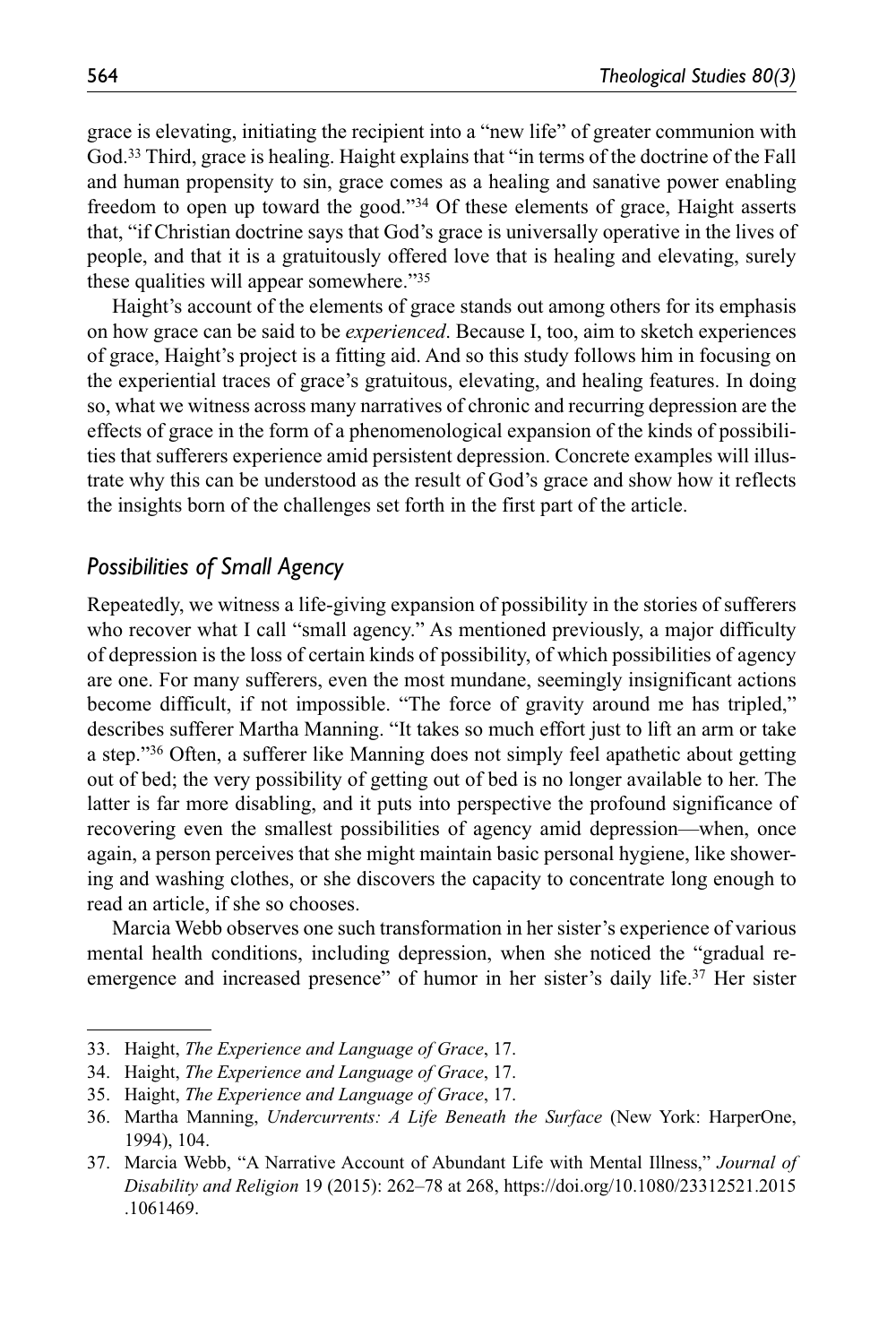could joke and laugh again. Gillian Marchenko witnessed the importance of recovering small agency in her own life with depression, explaining, "Depression is a loss of dignity, so when I do the dishes, or pick up the kids, or do something small, it is an opportunity for me to build. I have to see the menial accomplishments as small victories, as a tiny path cleared out in my life toward dignity."38 For Marchenko, the possibility of again exercising agency, however small, affords the opportunity to make meaningful contributions to her family. This possibility was an avenue of connection to others amid the radically isolating experience of depression, as well as a reminder of her dignity in a situation where immense shame accompanied her condition.

Monica Coleman's reflections on this recovered possibility illuminate further its life-giving effects. She recalls:

I wanted to know that being sad wouldn't destroy me. I wanted to know that living with bipolar was not the only story of my life. I wanted God to tell me that I was going to be okay. Revelation did not come to me in thunderbolts. God was just there. In the hot cup of tea. In the women who gathered. In our laughter. In the knitting. God was in my uniform row of stitches. God was also in the dropped stitch that created an imperfection … There was something holy in the movement of yarn through fingers and needles.<sup>39</sup>

As Coleman explains here, the reemergence of this possibility does not come in "thunderbolts." It does not occur in an instant, and it often never manifests as a complete restoration of how a sufferer previously experienced her agency in the world. Rather, this recovery of possibility often unfolds over the course of many months and even years, and for some, it includes additional diminishments in agency as well as recoveries of it. And when it does occur, it cannot be reduced to the will of sufferers themselves. Depression memoirs reveal that this is, at least in part, a gift, just like other instantiations of grace and its effects. Humbly, Parker Palmer testifies to this, writing, "I do not understand why others are able to find new life in the midst of a living death, though I am one of them. I can tell you what I did to survive and, eventually, to thrive—but I cannot tell you why I was able to do those things before it was too late."40

It is important to note that the recovery of small agency is not always life-giving, as we see in instances of depressive suicide.41 When it is life-giving, however, the

40. Palmer, *Let Your Life Speak*, 58.

<sup>38.</sup> Gillian Marchenko, *Still Life: A Memoir of Fully Living with Depression* (Downers Grove, IL: IVP Books, 2016), 146–47.

<sup>39.</sup> Monica Coleman, *Bipolar Faith: A Black Woman's Journey in Depression and Faith* (Minneapolis, MN: Fortress, 2016), 332.

<sup>41.</sup> Rather than life-giving, the return of small agency can be lethal. Some suicidologists observe that people at the worst of their depression cannot wield the agency necessary to carry out suicide or inflict significant harm to themselves. It is when they begin to recover the possibility of agency that suicide often occurs. If the return of agency is not accompanied by the possibility of improving one's life in a meaningful way, then suicide may appear to be one's only hope for change. This is why suicidologist Edwin Shneidman says, "the single most dangerous word in all of suicidology is the four-letter word *only*." See *The Suicidal Mind* (Oxford: Oxford University, 1996), 58.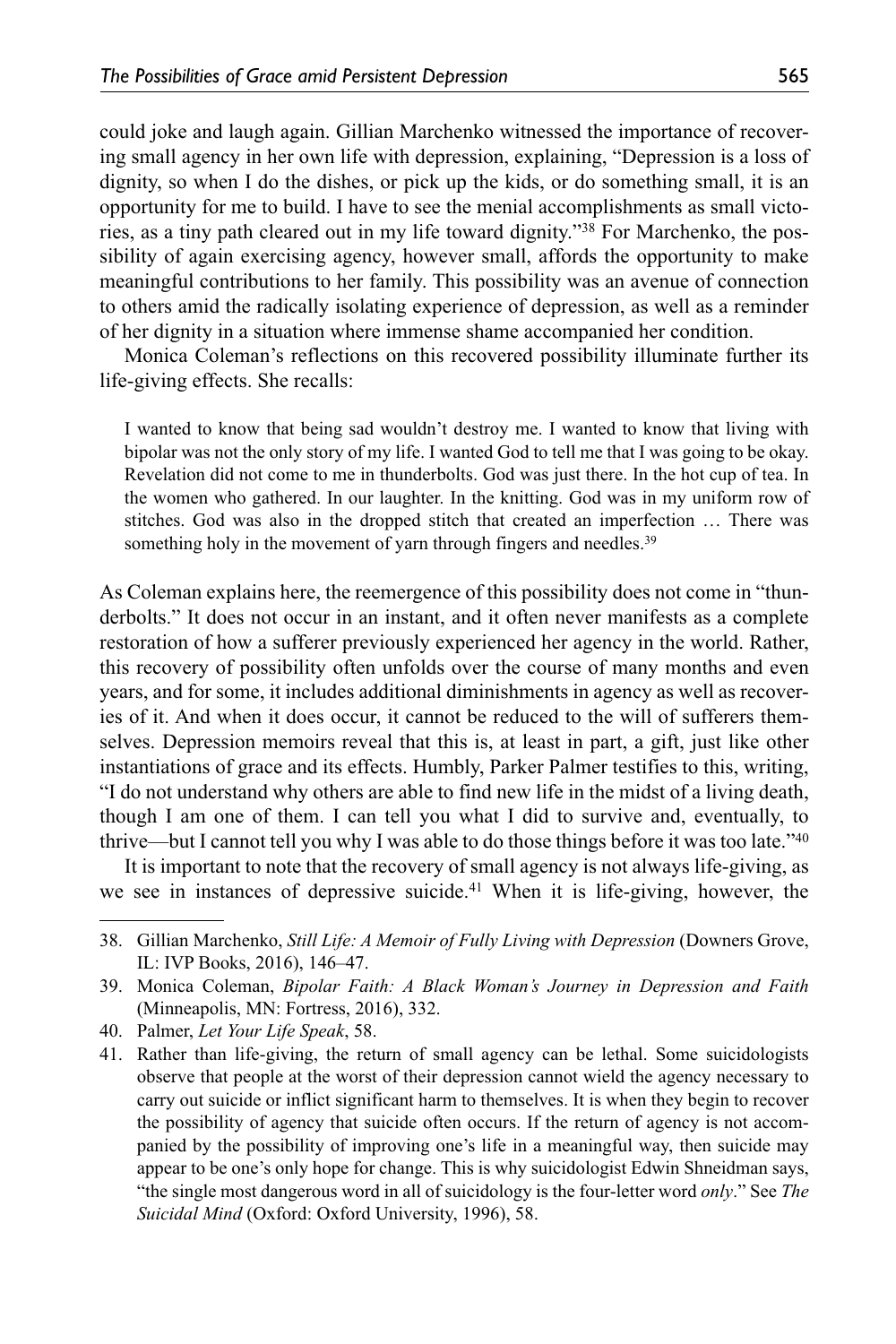expansion of the possibility of agency can have ripple effects. Small agency introduces change into an experience of suffering wherein the possibility of change—and thus, hope—has often largely diminished.

With the expanding possibilities of small agency, then, comes hope for other possible ways of living. This shift is frequently accompanied by the emergence of another kind of possibility: the possibility of flourishing *amid* the persistent experience of depression.42 This, the possibility of what I call "situational flourishing," is often narrated in contrast to a sufferer's previous, very narrow conceptions of flourishing.<sup>43</sup> David Karp reports that, after struggling against depression for a long time, many sufferers discover possibilities for the coexistence of depression and meaningful life, possibilities inconceivable to them previously.<sup>44</sup>

# *Possibilities of Situational Flourishing*

Constitutive of possibilities for situational flourishing is the realization of new avenues for meaningful action. With this, possibilities of small agency become possibilities of *meaningful* small agency. Frequently, we witness this in the stories of sufferers who, amid enduring depression, awaken to new possibilities of compassionate service to others, something we might associate with the increased love of neighbor that Christian theology traditionally associates with the elevating effects of God's grace.45 For example, according to pastor and theologian Kathryn Greene-McCreight, among the "several things" God taught her through her depression was "deep compassion for the sick, bedridden, and

<sup>42.</sup> Jesuit William F. Lynch offers a stunning treatise on hope as "a sense of the possible" and its importance for those struggling with mental health conditions. In particular, he captures the entanglements of one's "sense of the possible" with agency, hope, and other human functions that I speak of here: "Hope therefore involves three basic ideas that could not be simpler: what I hope for I do not yet have or see; it may be difficult; but I *can* have it—it is possible. Without this way of feeling about ourselves and things, we do nothing. We do not act or function. There is no energy. There is no energy because there is no wishing. And there is no wishing because there is no sense of the possible." See Lynch, *Images of Hope: Imagination as Healer of the Hopeless* (South Bend, IN: University of Notre Dame, 1965), 32.

<sup>43.</sup> The phrase "situational flourishing" is admittedly tautological, for we can assume that all human flourishing is "situational" in that all human life unfolds within a particular historical situation. I qualify flourishing here to emphasize that the proposed account of flourishing is situated *within* the condition of persistent depression. In doing so, I distinguish this account of flourishing from one that assumes the complete elimination of depression.

<sup>44.</sup> David Karp, *Speaking of Sadness: Depression, Disconnection, and the Meanings of Illness*, revised ed. (Oxford: Oxford University, 1997).

<sup>45.</sup> Anastasia Philippa Scrutton also observes the significance of emergent avenues of compassion among those living with depression. Drawing on the writings of the late spiritual writer Henri Nouwen, a depression sufferer himself, Scrutton proposes a "wounded healer" framework for conceptualizing the compassionate responses to suffering that depression sufferers often narrate. See "What Might It Mean to Live Well with Depression?" *Journal of Disability & Religion* 20 (2016): 178–89 at 182–85, [https://doi.org/10.1080/23312521.2](https://doi.org/10.1080/23312521.2016.1152935) [016.1152935.](https://doi.org/10.1080/23312521.2016.1152935)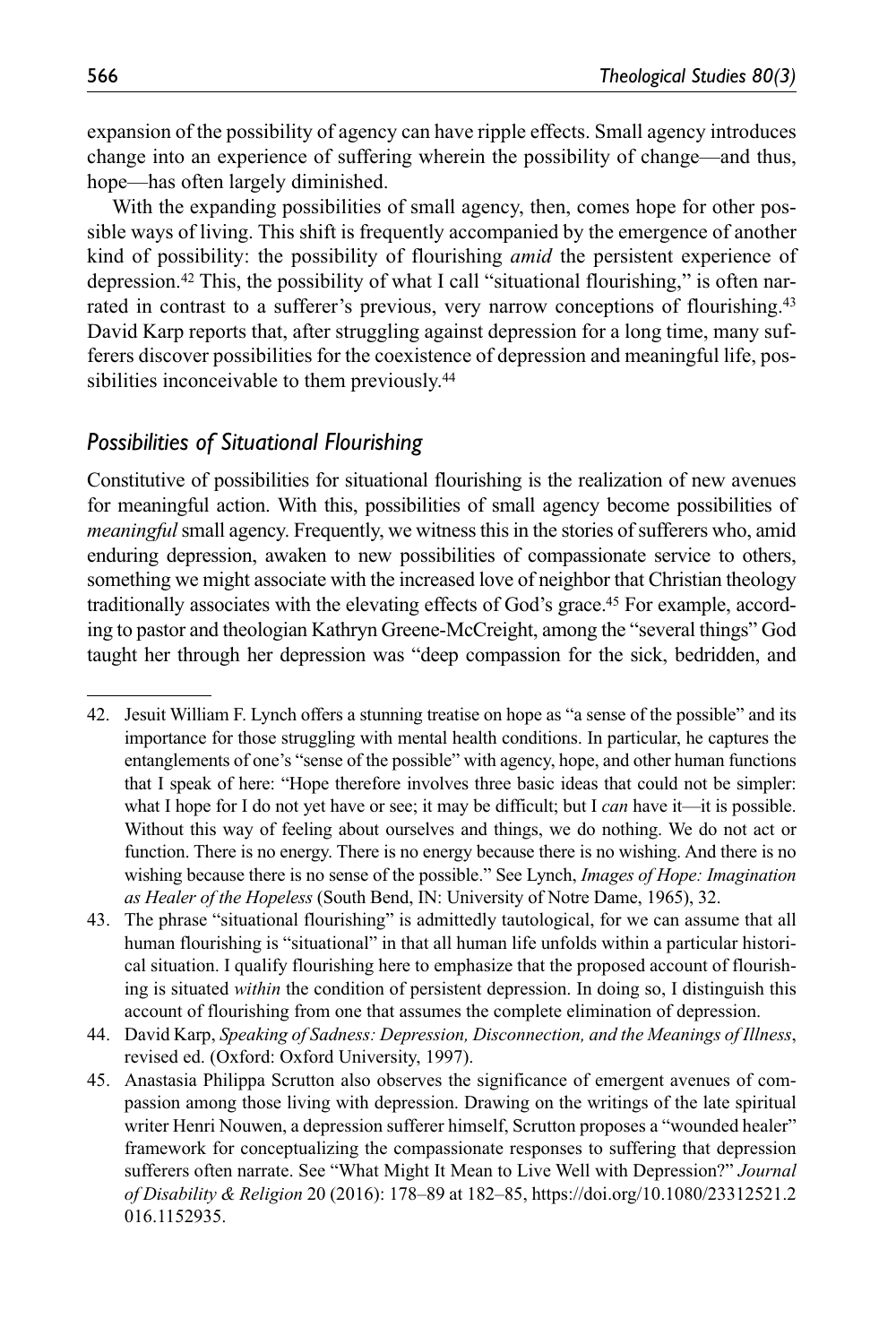homeless that I did not have before," she writes. "I always thought I was a person of deep compassion, but I see now that this was not true. Sometimes suffering is the only way to learn true compassion, true 'feeling with.'"46 She goes on to explain how this new capacity for compassion informs her encounters with the homeless and her ministry to the sick. "My life these past years has been one long Lent, out of which has come a resurrection of compassion," she concludes.47 Nowhere does Greene-McCreight suggest that mental illness is the only context in which God gifts such compassion, but she is clear that it was the context of depression in which she experienced its emergence.

Anastasia Scrutton helps us recognize in the writings of the late Catholic spiritual writer, Henri Nouwen, evidence of new possibilities for meaningful action that he likewise associates with his depression. "Nouwen writes that his experience of depression was 'fertile ground' for a kind of spiritual and moral transformation, enabling him to love unconditionally."48 He writes, "My heart, ever questioning my goodness, value, and worth, has become anchored in a deeper love and thus less dependent on the praise and blame of those around me. It also has grown into a greater ability to give love without always expecting love in return."49 Nouwen clarifies for readers that "none of this happened suddenly." It was "gradually, hardly perceptibly" that "I discovered that I was no longer the person who had left the community in despair."50 Furthermore, he notes, this does not mean that he is free from anguish. "There is hardly a day without some dark clouds drifting by."51 And yet, for Nouwen, "what once seemed such a curse has become a blessing."52

As sufferers like these begin to perceive opportunities to exercise their agency to foster connection and meaningfully contribute to the lives of others, they also often perceive that there are possibilities for living a good life with depression. They discover possibilities for living well in and through the limiting conditions of their lives that is, in and through depression, not in spite of it. Having said this, the expansion of possibilities for flourishing amid depression is not romanticized in the narratives of most depression sufferers, nor should it be in our theologies. This is evident in the words of one of David Karp's interviewees, who discloses that "I don't believe that, you know, I'll ever be a happy person. And, when I stopped believing that is when I started to get better." She explains, "I believe that people hobble along, and you can learn to limp gracefully and nobly."53 The realization of some sufferers that they might

<sup>46.</sup> Kathryn Greene-McCreight, *Darkness Is My Only Companion: A Christian Response to Mental Illness* (Grand Rapids, MI: Brazos, 2006), 156.

<sup>47.</sup> Greene-McCreight, *Darkness Is My Only Companion*, 157.

<sup>48.</sup> Anastasia Philippa Scrutton, "Two Christian Theologies of Depression: An Evaluation and Discussion of Clinical Implications," *Philosophy, Psychiatry, & Psychology* 22 (December 2015): 275–89 at 280, [https://doi.org/10.1353/ppp.2015.0046.](https://doi.org/10.1353/ppp.2015.0046)

<sup>49.</sup> Henri Nouwen, *The Inner Voice of Love: A Journey through Anguish to Freedom* (New York: Image, 1998), 116.

<sup>50.</sup> Nouwen, *The Inner Voice of Love*, 116.

<sup>51.</sup> Nouwen, *The Inner Voice of Love*, 117.

<sup>52.</sup> Nouwen, *The Inner Voice of Love*, 117.

<sup>53.</sup> Karp, *Speaking of Sadness*, 125.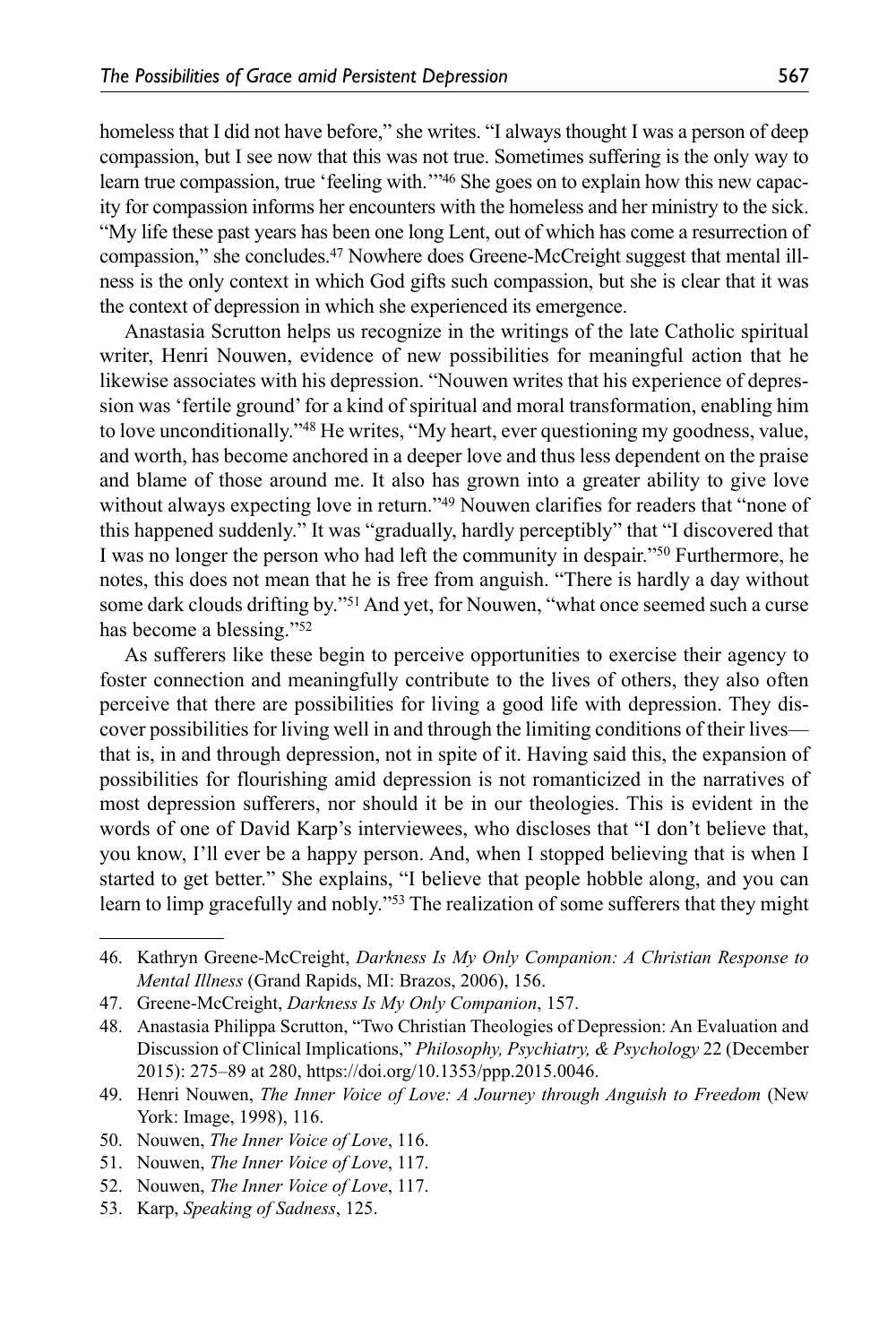"hobble along … gracefully and nobly" with depression is, for many, a transformative and life-giving realization. This unromantic possibility of situational flourishing is evident, too, in Daphne Merkin's memoir. The famous writer recalls, "I once dreamed of conquering my depression for good, but I have come to understand that it is a chronic condition, as much a part of me as my literary bent."54 She continues, "If I can't quite declare victory over my depression, I am giving it a run for its money, navigating around it, reminding myself that the opposite of depression is not a state of unimaginable happiness but a state of approximate contentment, of relative all-rightness."55 Merkin's reflection mirrors a shift across many narratives of chronic and recurring depression. Consistently, sufferers recount the realization that what actually facilitates vitality is not the absolute eradication of their suffering but the expansion of possibilities that one experiences amid enduring depression. The ability of a sufferer to live well, the capacity to love those around her, is not, in fact, contingent upon the elimination of all depression from one's life. It is contingent upon the emergence of possibilities for flourishing previously unperceived.56

#### *Possibilities beyond the "Walking-Death" of Depression*

So far, this inductive sketch of grace's effects has showcased examples of how phenomenological expansions of possibility exemplify the gratuitous and elevating lifegiving effects of God's loving presence in the midst of depression. The contextual effects of grace, like the gratuitousness of grace itself, exceed the will of the sufferer. Consistently, they also advance the sufferer's perceived self-worth and compassion for others, which appear as instantiations of the love of self and neighbor often associated with grace's elevating effects. How grace heals sin and evil in this context—the last of the three traditional elements of grace in the Christian tradition, according to Haight returns us to the challenges that depression presents to this doctrine.

As noted previously, there are reasons why theologians might presume depression is an evil and therefore conclude that the mark of grace's healing effects is the eradication of depression. I have argued against the sweeping identification of depression with evil, and I have additionally showed that the stories of depression sufferers do not evince an experience of cure, at least not in the form of a wholesale fix. Even as today's medical

<sup>54.</sup> Daphne Merkin, *This Close to Happy: A Reckoning with Depression* (New York: Farrar, Straus & Giroux, 2017), 282.

<sup>55.</sup> Merkin, *This Close to Happy*, 283.

<sup>56.</sup> Delores Williams's *Sisters in the Wilderness: The Challenge of Womanist God-Talk* (Maryknoll, NY: Orbis, 1993) is a fecund resource for exploring the limits of conceptualizing God's loving presence within the singular framework of liberation from suffering. Likewise, I have argued that the vision of salvation presented in her alternative survival/ quality-of-life paradigm resonates with the image of God at work in the world presented here. For more, see Jessica Coblentz, "Sisters in the Wilderness: Toward a Theology of Depression with Delores Williams," in *An Unexpected Wilderness: Seeking God on a Changing Planet*, ed. Colleen Carpenter (Maryknoll, NY: Orbis, 2016), 193–203.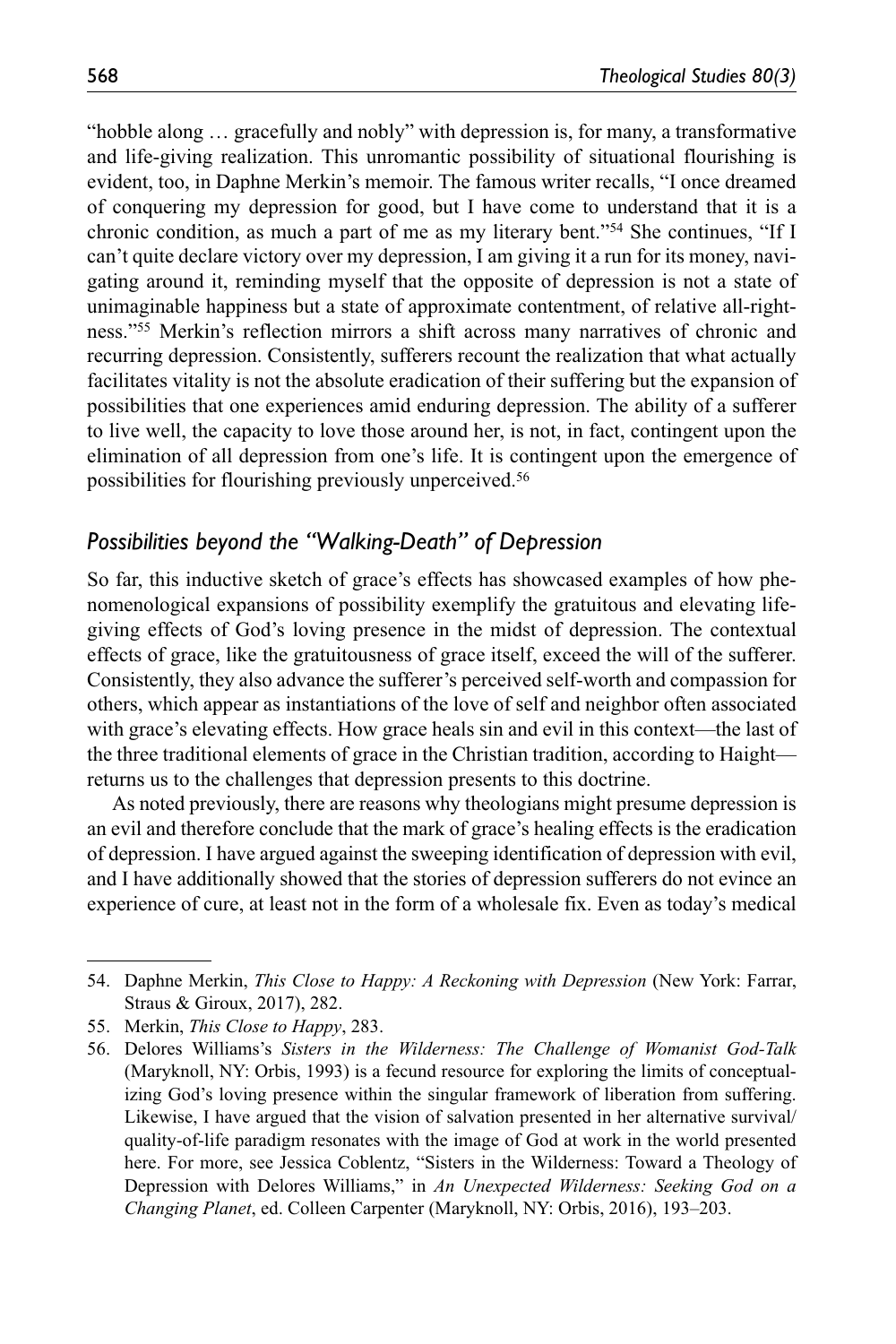and therapeutic advancements can lessen depression's severity and enable a better quality of life for many who live with it, the effectiveness of these treatments varies significantly and no cure for depression presently exists. Joe Watson, Jr. speaks to this poignantly a year and a half after his hospitalization for depression. He writes, "I wish I could say that I am cured, but that is not true. In reality, this kind of thing almost never fully goes away. One must admit that. One must understand that, or it will eat you alive. The question now is not, 'Am I cured?' but rather 'How do I live?'"<sup>57</sup>

To the extent that we witness grace's healing effects amid persistent depression, then, they do not take the form of depression's eradication. What grace affords is not a remedy for depression in general but an avenue beyond the most extreme, death-bound dimensions of depressive experience—that is, those manifestations of depression which, according to Swinton's definition, we would be right to call evil. At its worst, depression is constituted by an absolute absence of possibility—of agency, belonging, meaning, hope. Andrew Solomon fittingly labels this state of depression a "walkingdeath."58 Expansions of possibility—of agency, however slight, and of the meaningful agency that comprises situational flourishing—are a remedial means for living with depression beyond this static, evil state.

"It is the walking-death quality of depression that I have tried to eliminate," Solomon explains.59 For Solomon as for many others, that dimension of depression does indeed diminish, and when it does, they emphasize that this transformation does not represent a comprehensive cure. "I still experience episodes of depression—but they are different now," explains Meri Danquah.60 What is different about this depression is that it coexists with possibilities of freedom and meaningfulness previously unavailable in depression's evil state. That such kinds of possibilities emerge from a state previously devoid of such possibilities is the mark of grace's healing effects.

The contingent moral assessment of depression that I derive from these narratives and that lends itself to this description of grace's healing effects is a departure from unqualified, negative moralizations of depression and the concomitant proposal of some Christians that, once psychological distress includes salutary possibilities, it should no longer be considered a mental illness. This view is often expressed indirectly in efforts to distance holy people who experience psychological distress from people with mental illness. The campaign to disavow postmortem speculations that Mother Teresa might have experienced depression is one recent example of this.<sup>61</sup> Among such Christians, Anastacia Scrutton observes the following logic:

the spiritual experience of mental distress (of, say, a saint or other spiritual person) is fundamentally distinct from mental illness, even though they share some of the same

<sup>57.</sup> Joe Watson, Jr., "The End of Despair," *America*, December 19–26, 2016, [http://www.amer](http://www.americamagazine.org/issue/end-despair)[icamagazine.org/issue/end-despair.](http://www.americamagazine.org/issue/end-despair)

<sup>58.</sup> Solomon, *The Noonday Demon*, 38.

<sup>59.</sup> Solomon, *The Noonday Demon*, 38.

<sup>60.</sup> Meri Nana-Ama Danquah, *Willow Weep for Me: A Black Woman's Journey through Depression* (New York: W.W. Norton, 1998), 256.

<sup>61.</sup> Scrutton, "Two Christian Theologies of Depression," 278.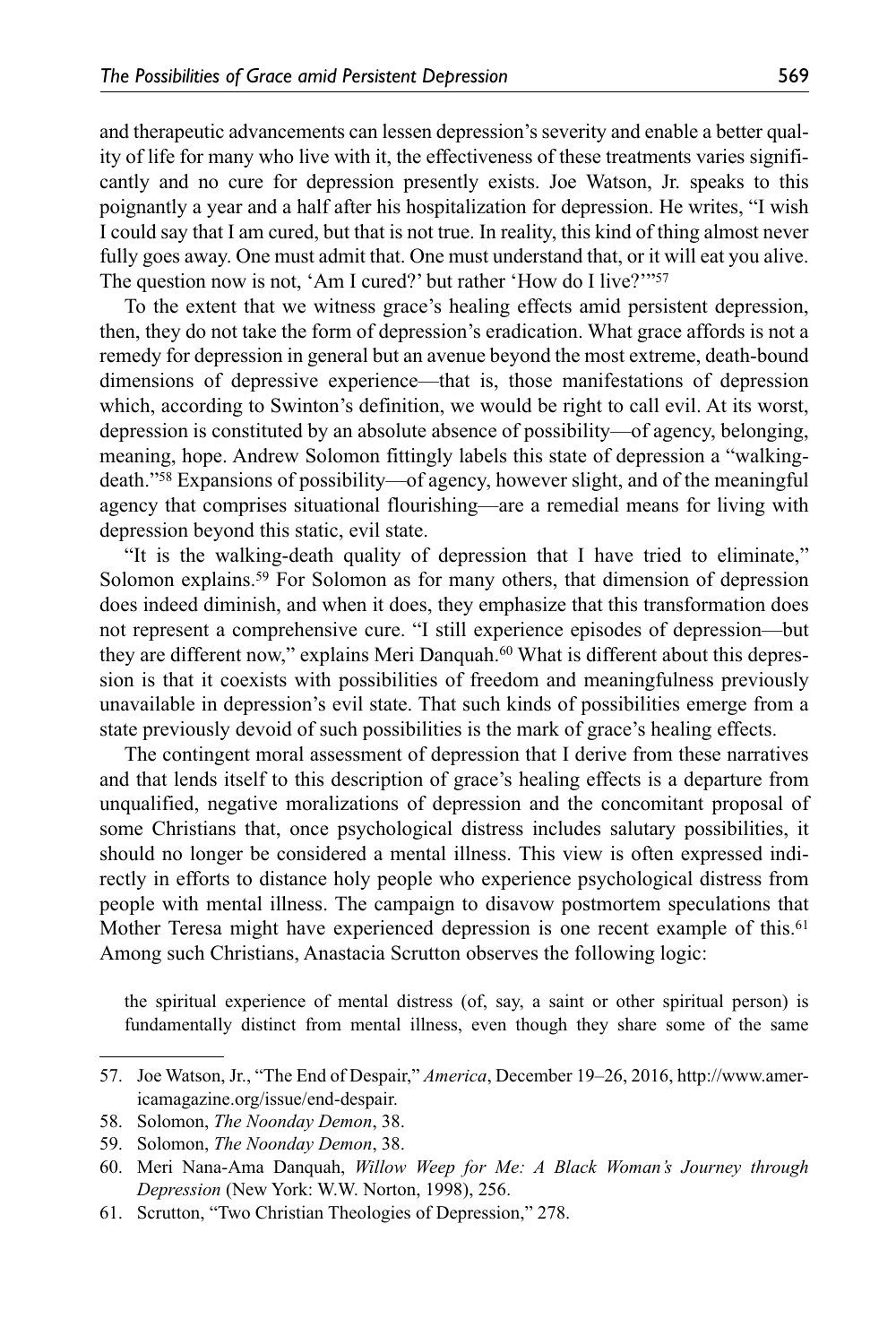manifestations (such as periods of depression, hearing voices, and having visions). Therefore … one can distinguish between pathological and spiritual (or "salutary") kinds of depression and psychosis—the former is mental illness, and the latter is not.<sup>62</sup>

Though this line of reasoning affirms the salutary potential of some psychological distress, which at first glance could present as a better and more phenomenologically attentive alternative to more simplistic moral assessments of depression, this perspective ultimately does so by doubling down on an unequivocally negative moralization of depression. Here, all depression is, by definition, unamenable to possibilities of flourishing. Scrutton criticizes this perspective for a host of philosophical reasons, but at the very least, we can recognize how the complex and shifting moralizations of depression in first-person narratives belie this reductive view of mental illness. Memoirs show us that some experiences of depression can also have salutary dimensions because of the emergent possibilities that some sufferers experience amid depression. By the grace of God, which engenders possibilities for life-giving transformation, sufferers can experience depression beyond its evil instantiations.

Finally, with regard to the healing effects of grace amid depression, I've noted that theologians must regard how associations of depressive suffering with evil might reify negative social valuations of mental health conditions. Social stigma relies on negative generalizations about depression, and one asset of the moral portrait that sufferers present is its resistance to sweeping stereotypes. If, as sufferers show, phenomenological fluctuations and the moral status of depression are entangled, then our understandings of depression must be plural and particular as well. When we follow the lead of depression sufferers, accounting for these contextual complexities in our descriptions of the work of grace amid depression, we, too, obviate the troubling historical tendency to demonize suffering bodies and position grace as their curative fix. In the sketch of grace's effects presented here, depression is not an absolute evil, and grace is not its only remedy. Rather, it affirms that a good and meaningful life can include depression, insofar as grace affords sufferers possibilities of living beyond its particularly evil forms.

## **Conclusion**

This article opened with Roger Haight's reflection on suffering as a "problem of grace" that necessitates the attention of theologians, who should be able to offer some account of how God's goodness can be experienced and known in the midst of suffering. If theologians take Haight's charge seriously today, then we should be able to offer some response, however tentative, to sufferers of persistent depression such as Joe Watson, Jr., who wonders "How do I live?" How, by grace, might depression sufferers go on living? How might the loving presence of God make this living possible, even as depression persists? What are the possibilities of grace amid this persistent depression?

This article argues that first-person depression narratives offer us a portrait of how, by the work of God's loving presence, many sufferers do go on living, even living well, with

<sup>62.</sup> Scrutton, "Two Christian Theologies of Depression," 277.